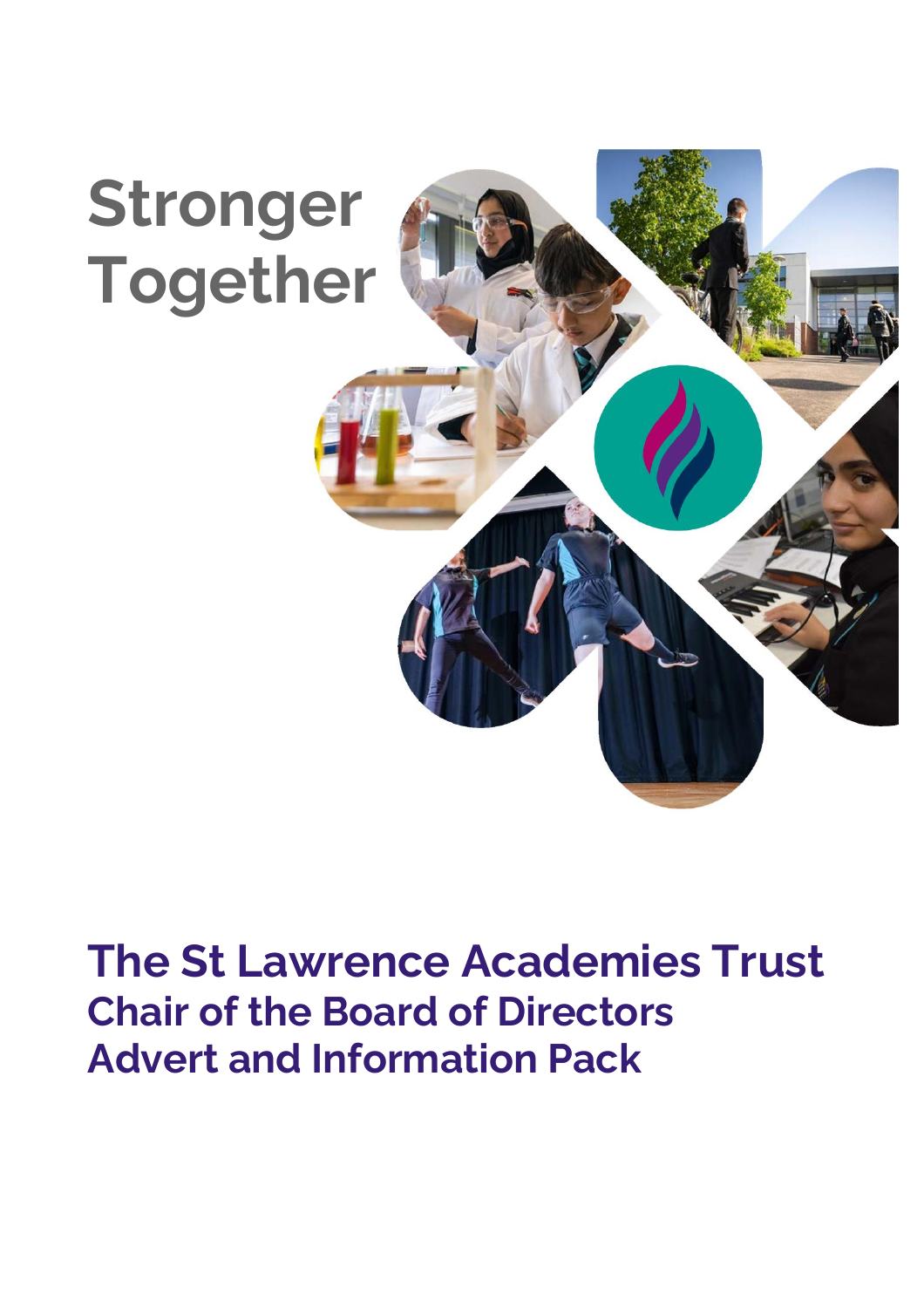# **The St Lawrence Academies Trust requires a Chair of the Board of Directors [www.slatrust.co.uk](http://www.slatrust.co.uk/)**

*"Our aim is to nurture our pupils and allow them to flourish, by helping them find the things that they enjoy and are good at…. We want them to become the leaders of the future…. Christian values and the exploration and understanding of the Christian faith underpins our work." (Mike Adnitt, CEO)*

# *Our Vision*

*"Strong leaders and governors joining the trust will help to shape the future of our Trust. "*

*"School leaders will join our Trust Leadership Team to help strategically plan school improvement and developments across our Trust."*

*"Core central services will free up school leaders to focus on improving outcomes for children"*



*"We celebrate the uniqueness of our partner schools, enabling them to make decisions in the best interests of their pupils"*

#### **Stronger Together**

Strong leaders, governors and finances shape the future of the Trust

Partner schools who are able to support the recruitment and retention of talented staff across the Trust family.

**Committed to improving** the life chances of children

**Unrelenting high** expectation for pupils

**Supporting partners to** continually develop well trained and professional staff, who flourish and transform the lives of others.



**Cherish the uniqueness** of partner schools

Make decisions in the best interest of children.

**Support and challenge** with a bespoke school support plan

**Access to a wide and** diverse network of improvement services

**Partners will work** together to develop robust, successful and sustainable schools

**Commitment to adopting** core central services and policies

**Schools retain their own** identity and decision making over curriculum and pedagogy

**For further information or to express an interest in the role please contact: Paul Thompson, Director of Education, The Dioceses of Lincoln paul.thompson@lincoln.anglican.org**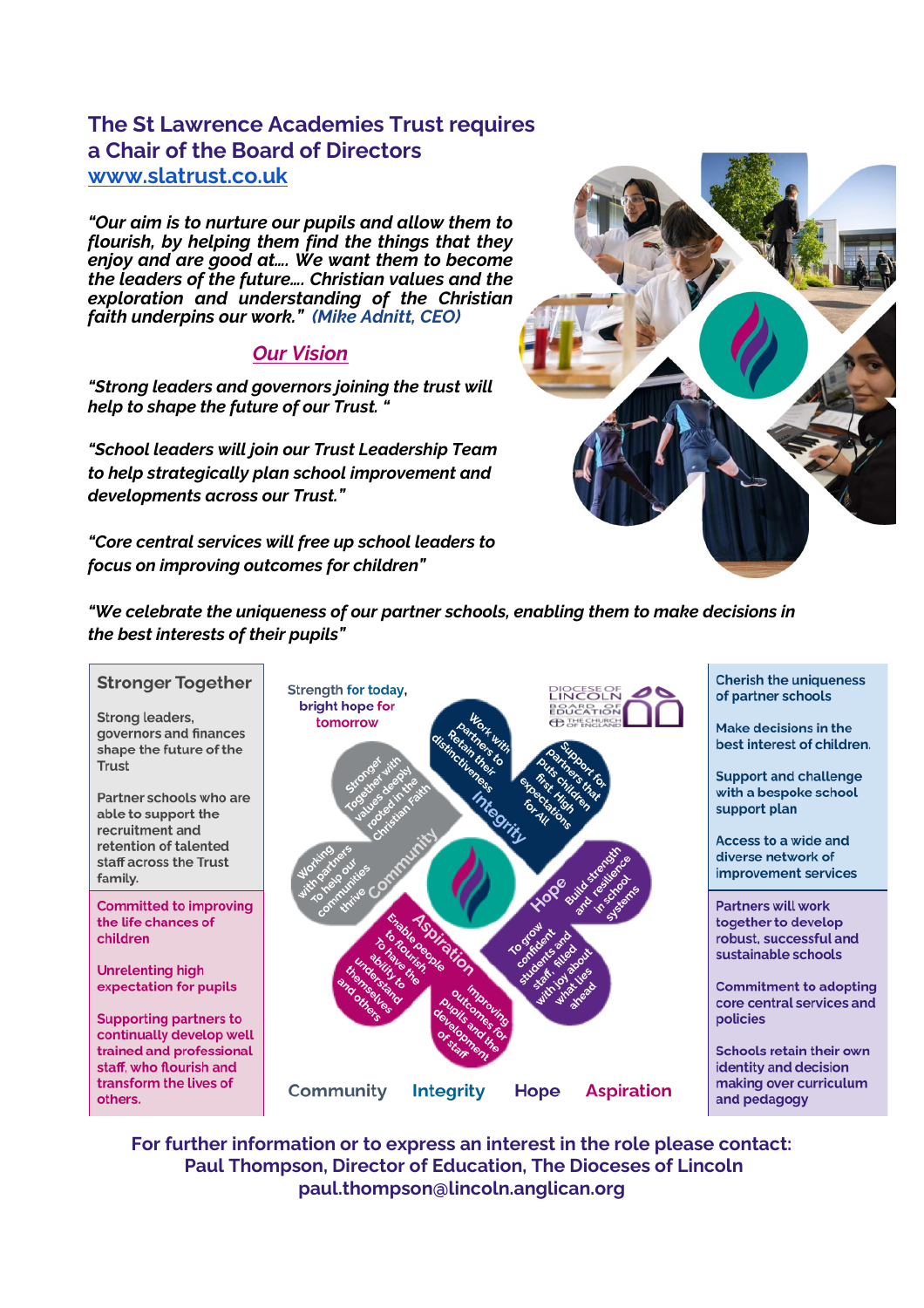

# **THE ST LAWRENCE ACADEMIES TRUST**

The St Lawrence Academies Trust (SLA Trust) is a newly formed Diocesan Multi Academy Trust based in the Diocese of Lincoln. In 2021 we received Diocesan Grant Funding from The Department for Education to support the growth of new church multi-academy trusts. Our trust welcomes children and staff from both church schools and non-church schools, across both the primary and secondary age range.

The Trust requires an exceptional individual to lead the Board of Directors and take the St Lawrence Academies Trust on the exciting next step of its journey. We seek a visionary Chair who can steer the Trust Executive Leadership in sustaining the growth of the Trust, while holding them to account for the outcomes for pupils.

Ideally, we require an individual who has experience of strategic leadership and governance in education, ideally with a background of leadership across a multi-site environment.

Most importantly we need an individual who lives out Christian values and who fully embraces the importance of a Church school education; someone who drives collaboration and a sense of community.

Our Trust core values of Community, Integrity, Hope and Aspiration are the bedrock of our Trust and will be the foundation of our Board of Directors.

# **CHAIR OF THE BOARD - KEY RESPONSIBILITIES**

- Leading the Board of Directors and providing strategic leadership and governance to the Trust and oversee the growth plan for the multi academy trust of schools
- Work with the Board and the CEO to ensure that children in the Trust receive a high quality of education and receive the wisdom, skills and knowledge to achieve well against benchmarked outcomes
- Work with the Board and the Executive Team to ensure that children are kept safe through robust and effective safeguarding procedures and learn to live well together with dignity and respect
- Ensure that children in the trust receive the spiritual, moral, social and cultural experiences of a Church education that is deeply rooted in the Christian faith.
- To ensure that the Board prioritises it's work to respond effectively to opportunities and challenges
- To build professional relationships and communications between Directors and with the Trust Executive Leadership. Uphold positive, moral leadership in the manner in which the Board conducts its business.
- To assess, build and develop the capacity, skills and experience of Directors on the Board
- To work with the Trust Executive Leadership to monitor financial management, benchmarking and resource planning across the trust

# **OUR VISION**

**Our Vision - To be Stronger Together**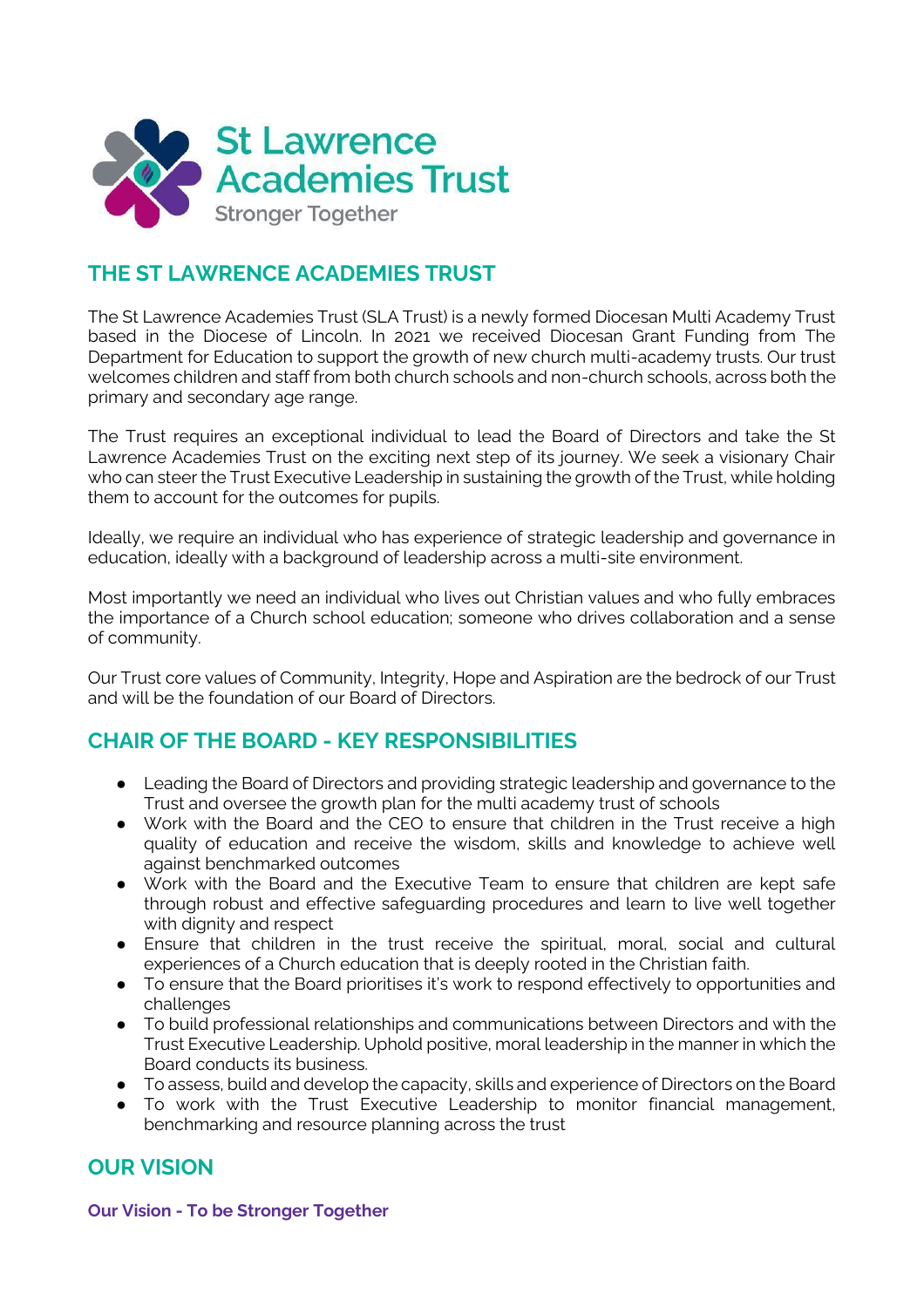Our Vision for our Trust is to allow schools to become stronger by working together. We are advocates of collaborative working to share expertise, ideas, talents and skills across schools. The personal, professional, moral, cultural and spiritual development of our staff and children is key to the potential success of our Trust, of our partner academies and of the individual people who work or learn in our Trust. Good schools joining us make us stronger

### **Our mission statement is "strength for today, bright hope for tomorrow"**

The holistic education of children and improving the range of opportunities available to them are our priority as a Trust. We want to help children find the things they enjoy and are good at – to support them to be the best versions of themselves in the future. Our educational vision is that students must experience a broad curriculum that is rich in knowledge, skills and experiences. Learning should take place in a variety of contexts and settings. Where possible students should learn through experiences, interaction with others and opportunities outside of the formal classroom.

Christian values and the exploration and understanding of the Christian faith underpins our work. This translates into our Trust core values of

- Community
- Integrity
- **•** Aspiration
- Hope

Our Trust prides itself on prioritising children and centralising business services so that resources can be freed to best support the needs and development of children.

The centralisation of business services enables us to achieve economies of scale and free funds to be spent strategically on better educational provision. We are very keen to support and work with schools to help provide an even stronger quality of education provision across our local area. Schools that join us and become Partner Schools will either be Diocesan church schools, or non-church schools who share our vision for education.

Our aspiration is to free up good school leaders to run their schools and make local decisions about the provision of education for their students. We aim to achieve this by supporting schools with the business and operations aspects of running schools.

The St Lawrence Academies Trust will also provide a school improvement service and support or lead collaborative working across schools.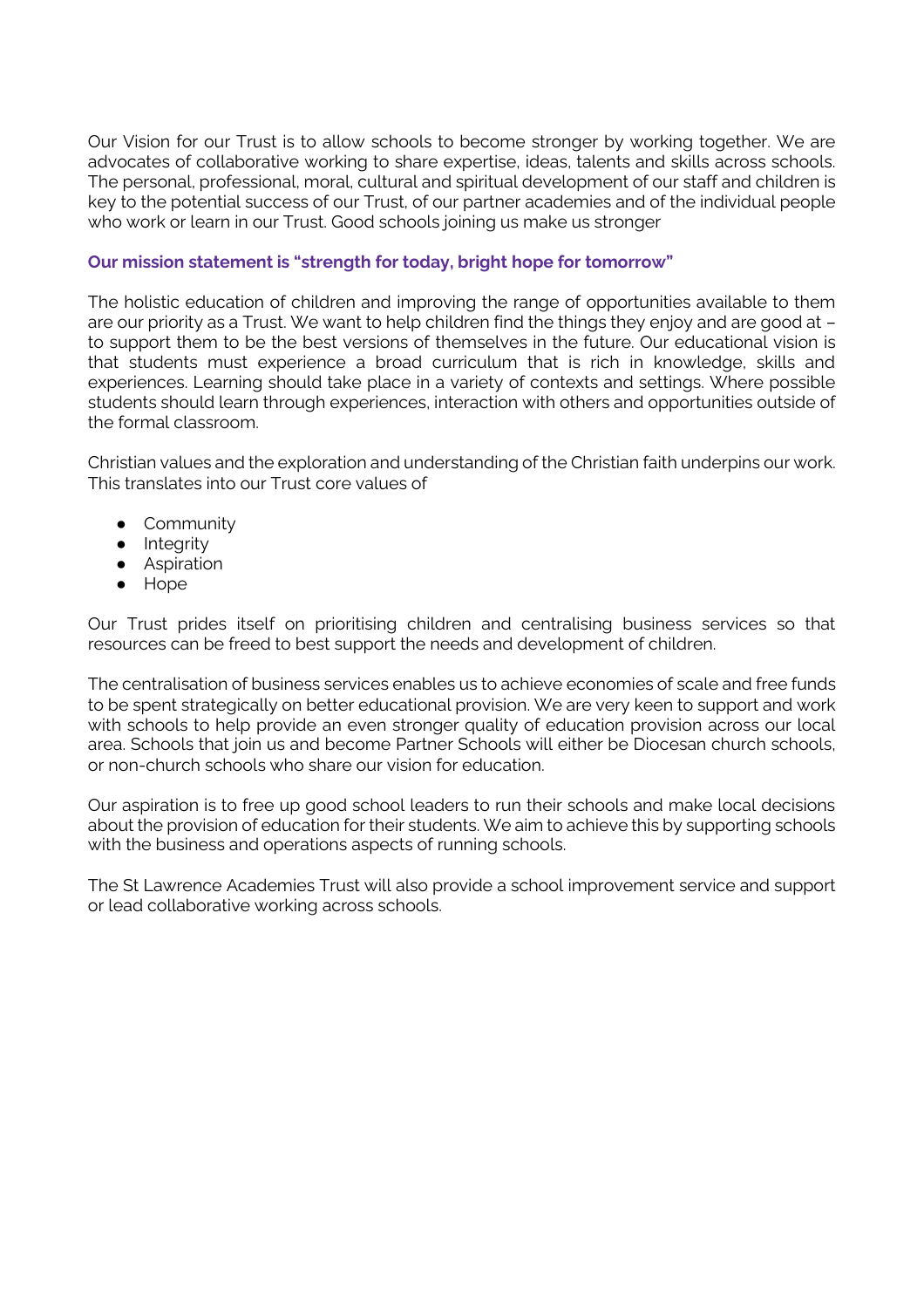# **OUR PLANS FOR GROWTH**

We currently have one school in the Trust, The St Lawrence Academy in Scunthorpe. Since September 2021 we have engaged in conversations with 13 schools about potentially joining the Trust.

Conversations are ongoing with 8 schools, with some of these schools currently engaged in local governance decisions about joining the Trust.

We are currently working directly with 2 schools on due diligence with the intent that they join the Trust early in the 2022/23 academic year.

# **OUR TRUST TEAM**

**Members Executive Leadership Central Team**

Leon Riley Adrian Gray - SIP David Esmond June Richardson Chair of the Board (TBC)

Paul Thompson Mike Adnitt - CEO George Blake ACA - Trust Accountant Lynsey Norris Tony Wood - CFO Hannah Johnson - Finance & Admin Mark Fowle - Project Manager/SIP John Peckham - SIP **Directors** Sandy Holmes - SIP Mark Knapton - SIP

The Executive Leadership and the Central Team have developed strong vision for school improvement and high quality and effective operating procedures and policies around finances, resources and delegated responsibilities.

In February 2022 we invited the ESFA to conduct a SRMA audit to quality assure and recommend improvements to our trusts' resource and financial management procedures and policies.

Some of the feedback from the SRMA report on 7th March 2022, is below

*'The analysis of the Trust's financial information found that it was of a very high quality and gave a clear and realistic position. It gives a solid base for growing the trust, the processes will need little change each time a new school is transferred into the Trust'*

*'It can be concluded that the trust does have good skills and capacity for effective financial management and the expansion of the trust in line with forecasts. It is worth noting that the financial documentation presented for this deployment is some of the best seen by the SRMA, being robust, detailed and factual.'*

*'As part of the deployment, the future growth of the trust was discussed. The financial plans submitted for this report show robust, notated, ambitious plans.'*

# **MESSAGE FROM THE DIOCESE OF LINCOLN**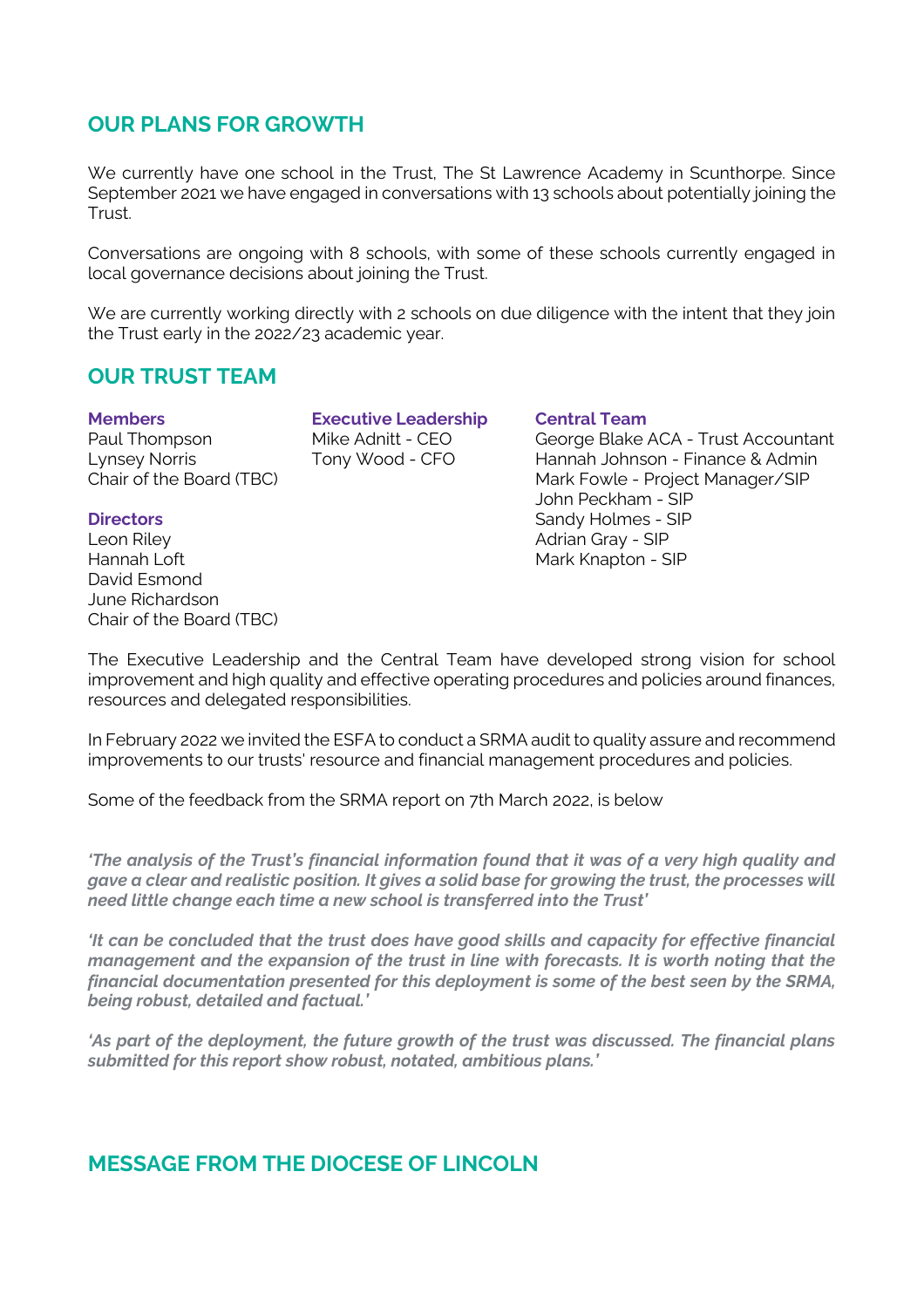*"The St Lawrence Academy Trust plays a vital role in the Lincoln Diocesan Board of Education (LDBE) Multi Academy Trust strategy. Through its inclusive and distinctive Christian vision, the Trust's ambition is to ensure that all adults and pupils are able to flourish and 'live life in all its fullness'.* 

*Church schools and community schools are 'stronger together' in the Trust and it is through strong leadership at all levels within the MAT that will enable all schools to effectively meet the needs of their communities. A key strategic leadership position in the MAT is the Chair of the Board of Directors and the LDBE requires someone to fulfil this role and provide the support and challenge to Trust leaders within a Christian ethos.* 

*As the Trust is newly formed, it is a really exciting time to lead the Trust Board as there will be opportunities to shape Trust policies and witness the growth and development of a Church MAT that will provide a secure and sustainable future for schools in different contexts".*

**Paul Thompson Director of Education for the Diocese of Lincoln Member for the St Lawrence Academies Trust**

# **MESSAGE FROM THE TRUST**

*"Most important to us is that trust leaders, directors and school leaders have unrelentingly high expectations for the trust and are ambitious for the success of our pupils. Where strong leaders and directors join they will help to shape the future of our Trust to help strategically plan developments across our Trust.* 

*The personal, professional, moral, cultural and spiritual development of our staff and children is key to the potential success of the Trust, of our partner schools and of the individual people who work and learn in the Trust. Schools joining us help us to become stronger.*

*Our growth plan relies on us being able to build leadership capacity ahead of growth and to be able to support a wider community of schools through collaboration and strategic school improvement.*

*We aim to work closely with our partners and with school leaders so that we become the Trust of choice and have schools that enjoy being part of a family of schools and realise the benefits for All."*

### **Mike Adnitt CEO St Lawrence Academies Trust**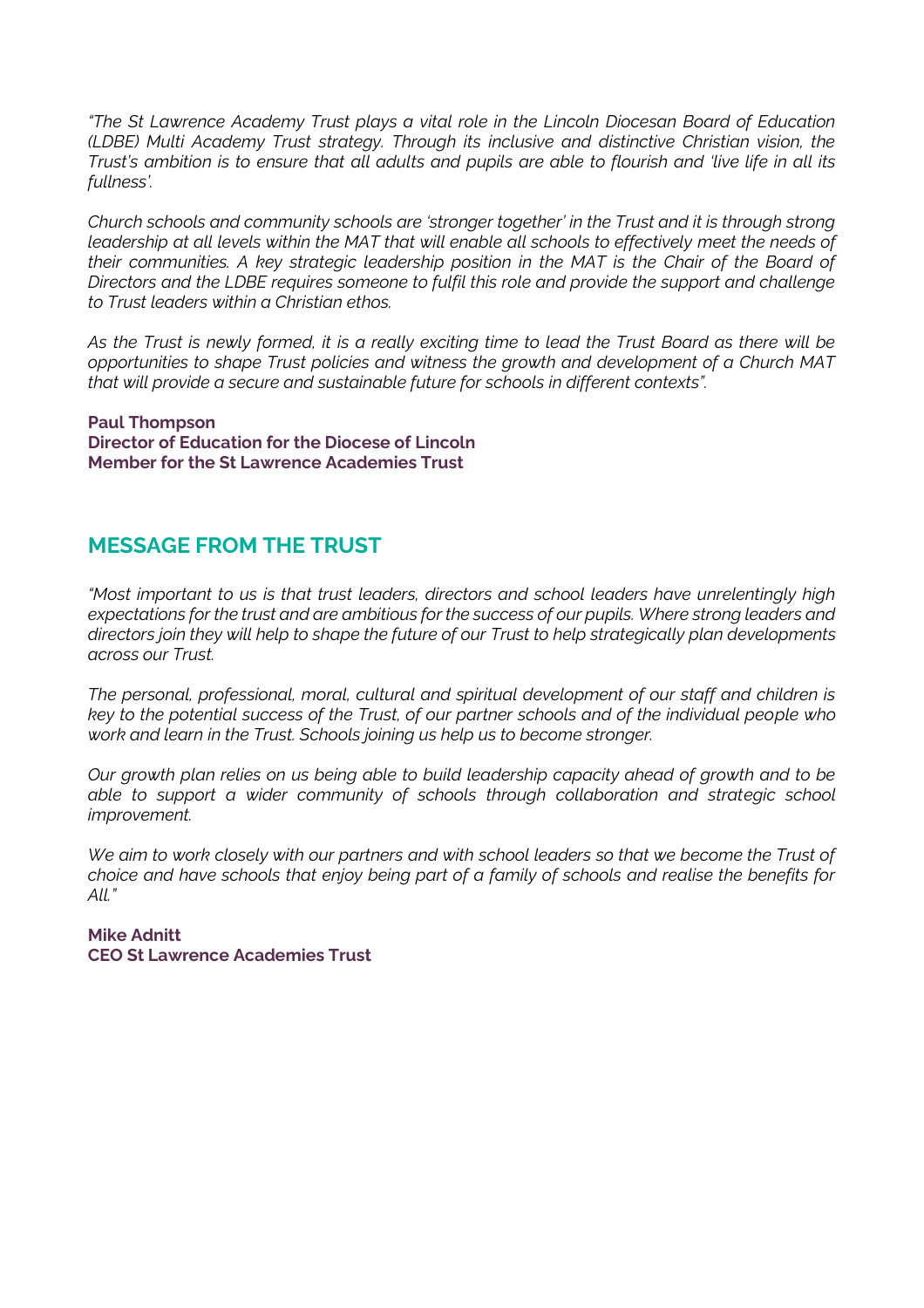# **St Lawrence Academies Chair of the Board of Directors: Role Description**

**Job Title**: SLA Trust Chair of the Board of Directors **Responsible to**: Members of SLA Trust

### **The Chair of the Board of Directors is expected:**

#### **Lead governance across the Trust**

- To ensure that the Board and the Trust Executive Leadership have a shared sense of purpose.
- To ensure the Board sets a clear vision and strategy for the growth of the Trust
- To lead the Board in monitoring the CEO's implementation of the school improvement strategy.
- To develop the capacity and skills set of the Board of Directors
- To ensure the Board has the required skills to govern well, and that appointments made fill any identified skills gaps.
- To ensure all Directors receive appropriate induction, ongoing training as needed and have a thorough understanding of their role.
- To ensure members of the Board act reasonably and in line with the board's agreed code of conduct.
- To develop a good working relationship with the vice chair and keep all Directors informed and delegate tasks as appropriate.
- To ensure that Board members feel valued and encourage their development.
- To ensure that there is a plan for succession for the Chair, Vice-Chair and any committee Chairs, and that by recommending limits on office, there is always a mix of new and experienced members.

## **The Chair of Directors, the CEO and accountability**

- To build a professional relationship with the CEO which allows for honest conversations acting as a sounding board and ensuring there are no surprises at meetings.
- To meet or communicate regularly with the CEO and offer support, challenge and guidance where appropriate
- To ensure that there are transparent and effective processes for recruitment and induction of headteachers to the Trust and to positions in the Trust Executive Leadership and the Trust Central Team.
- To ensure appropriate Director involvement in the recruitment of senior leaders in schools in line with the Scheme of Delegation.
- To ensure all governors concentrate on their strategic role, receive information fit for purpose and hold the CEO to account.
- To oversee and participate in the CEO's performance review, ensuring that appropriate CPD (continuing professional development) is provided.
- Where required, represent the Trust in its dealings with external partners and be an advocate for the Trust.
- To attend school functions (plays/sports days/prize giving) as appropriate and encourage other Directors to do so.
- To ensure that complaints made to the Board or the CEO are dealt with in a timely and effective manner.
- The chair will also play a lead role in any decision to suspend the CEO or headteachers in the Trust

**Leading school improvement**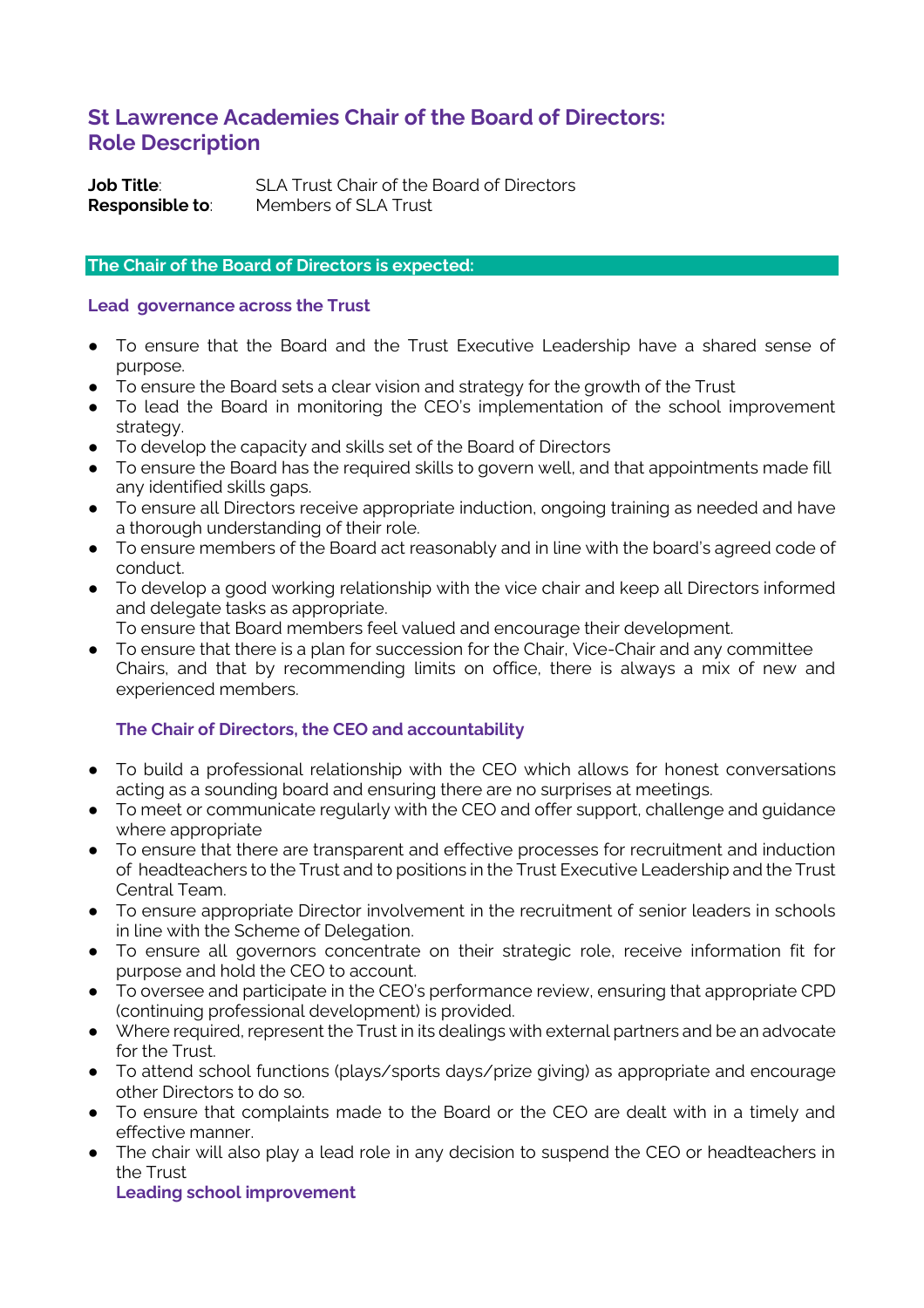- To ensure the Trust Board is involved in strategically reviewing the school's self-evaluation process and that this feeds into the key priorities for development at both a school and Trust level.
- To ensure the Trust Board's business is focussed on key strategic priorities.
- To take the lead in representing the Board at relevant external meetings with agencies such as Ofsted, the Department for Education, the Regional Schools Commission and local authorities.
- To ensure the Board has mechanisms in place to obtain and listen to the views of parents, pupils and staff.
- To ensure the Trust Board adopts a visits protocol to schools which is linked to monitoring key strategic priorities.

#### ● **Leading trust board business**

- With the governance professional and the CEO, to plan for the board meetings, ensuring that agendas focus on the board's key responsibilities and strategic priorities.
- Chair meetings effectively promote an open culture on the Trust Board that allows ideas and discussion to thrive whilst ensuring clear decisions are reached as quickly as possible.
- To collaborate with the governance professional to establish effective working procedures and sound committee structures.
- To ensure that decisions taken at the meetings of the Board are implemented.
- To ensure the Board engages the services of a governance professional capable of providing advice on the board's functions and that s/he is appraised and developed.

#### **Ensuring local governance arrangement are effective**

The Trust recognises the importance of local governance and ensures each school has a Local Governing Body (LGB).

Director of the Board are responsible for:

- ensuring that the trust's governance structure meets the needs of the trust
- agreeing clear schemes of delegation, outlining the responsibilities delegated to the Executive Leadership and the responsibilities delegated to the Board and to committees
- ensuring effective communication channels are in place

**The Department for Education issued a Competency Framework for Governors in January 2017. This document provides a general overview of the skills and competencies required for Governors and Director of the Boards (including those needed for a Chair/Vice Chair).**  You can download the document by **clicking** here.

**The Chair of the Board of Directors will strategically lead and coordinate the work of the Board of Directors to ensure that all Trust Directors fulfil the expectations of their roles as Directors** 

#### **Expectations of Directors**

The average time commitment for a Director is five to six hours per month. This may vary depending on the Trust's current need and any specific role you may have on the Trust (i.e., Chair, Vice, or link role) and includes meetings and background reading.